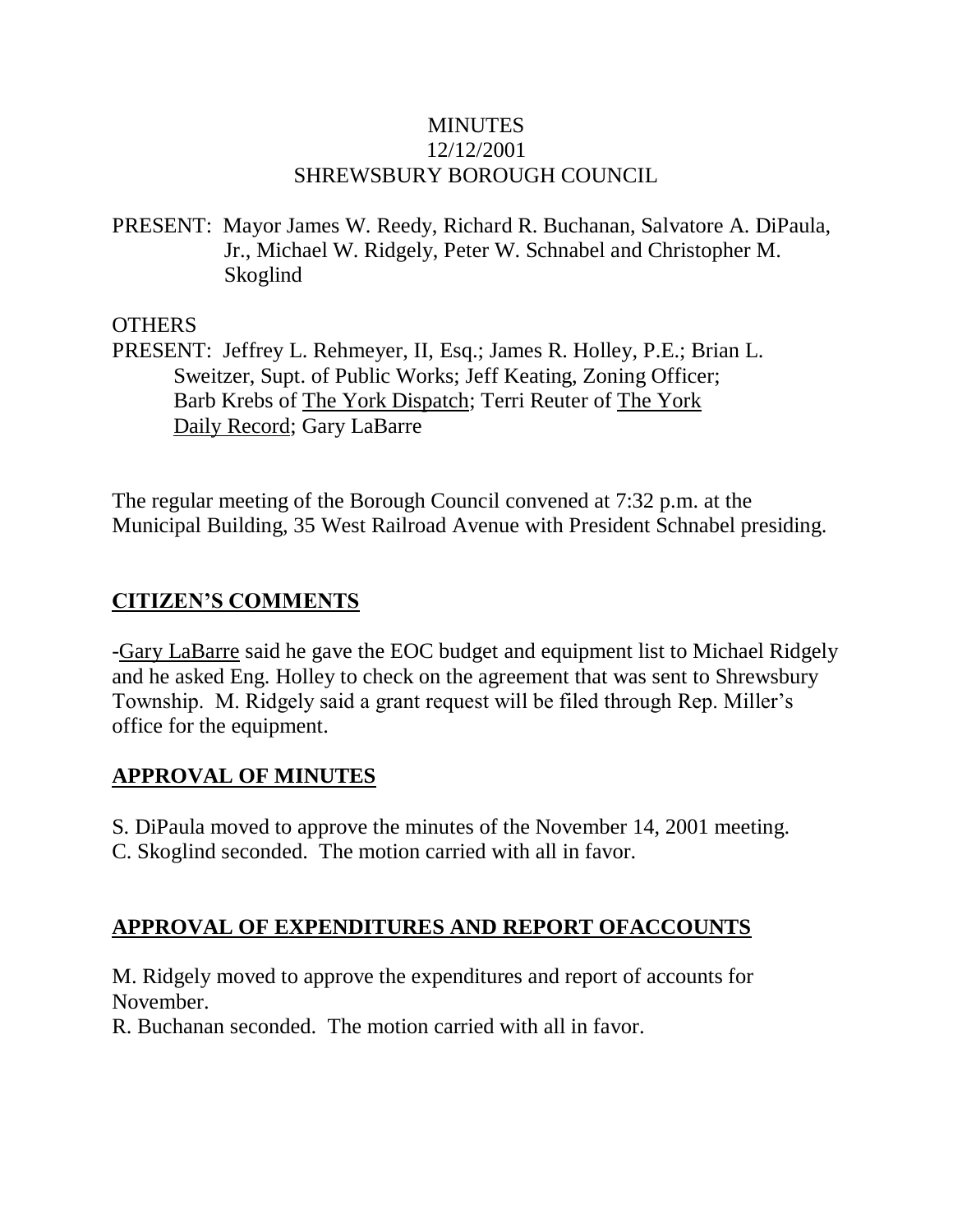## **BILLS**

- James R. Holley & Associates pavilion reconstruction \$416.76; sanitary sewer replacement \$843.67; general engineering \$872.85; streets 2001 \$119.80; streets 2002 \$369.00
- Velda Nickell bookkeeping for November 21.5 hours \$430.00

C. Skoglind moved to approve payment of the above bills.

R. Buchanan seconded. The motion carried with all in favor.

### **SUBDIVISION AND LAND DEVELOPMENT BUSINESS**

### **Zoning Officer**

Reports are on file.

**Water & Sewer** – Richard R. Buchanan

Shrewsbury Commons Water/Sewer EDUs

The owners have paid for some of the EDUs they are using.

### Root Problems – Southern Farms

Additional root problems have been discovered in Southern Farms after televising the final section of pipe. Winchester Road, Westbrooke Circle, Fieldstone Circle and Strassburg Circle were televised last week. Approximately 518 feet of four inch pipe need to be replaced at 17 different locations. About 139 feet of eight inch sewer main need to be repaired because of roots or damage to the pipe. The work should be completed by May of 2002 to allow the Township ample time to pave the streets. The work will be put out for bid.

### The Keystone Tap Article

Copies of the article featuring Shrewsbury Borough were distributed.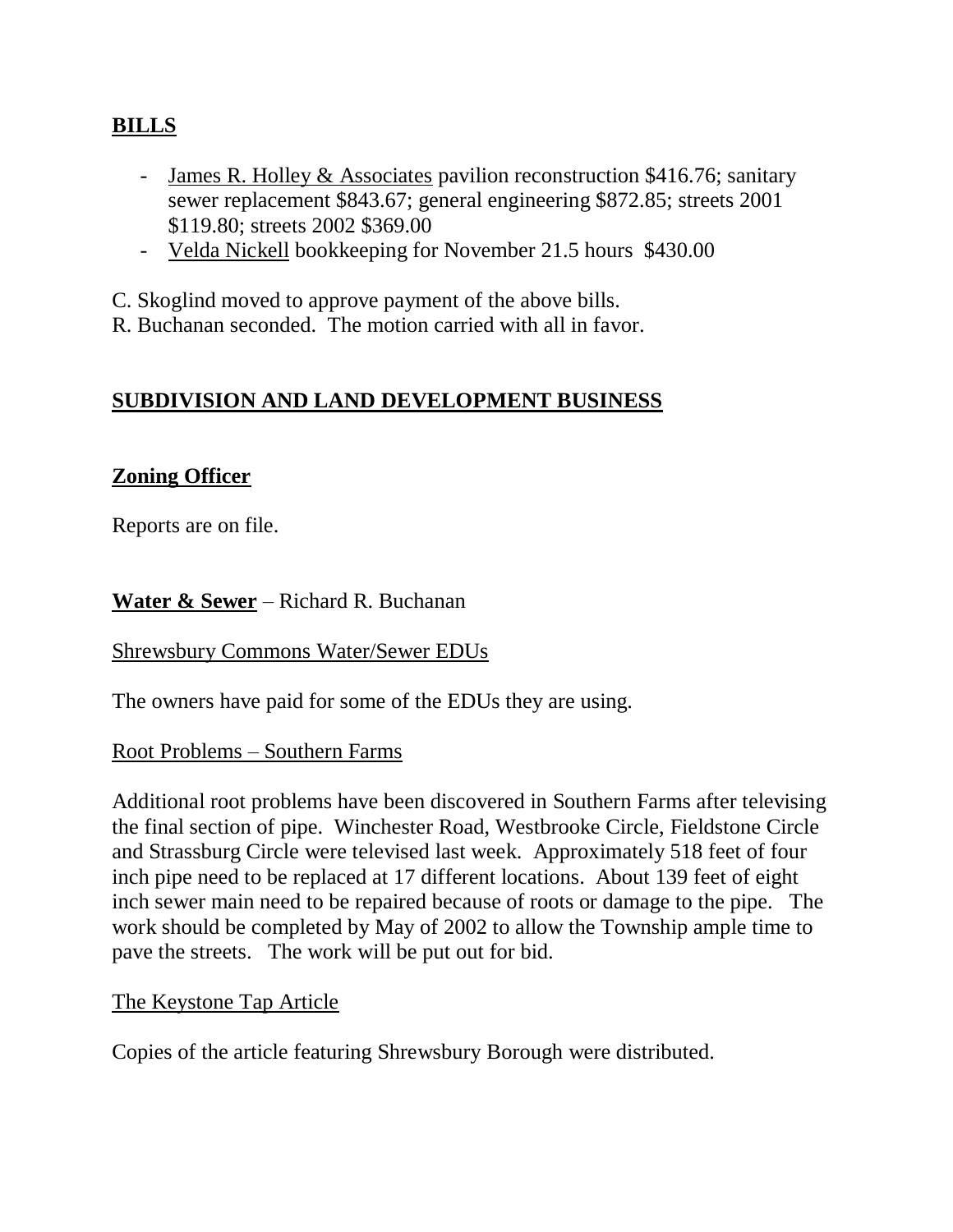## **Public Roads and Lighting** – Christopher M. Skoglind

### 2001 Paving Project

Pflumm has not finished the curbing on West Forrest Avenue. We will notify them they have 20 days in which to finish the curbing or we will complete the work ourselves.

#### South Church Street

The amount of traffic using Church Street was discussed and Council will want a traffic study done after Mt. Airy Road is extended.

#### Curbing along South Main Street

There is one property where the curbing is leaning out into the street and for safety reasons, Council will send the property owner a letter informing them the curbing must be repaired by June, 2002 at the property owner's expense. The Borough will apply for the PennDOT permit.

### **Public Lands, Buildings and Finance** – Michael W. Ridgely

### Tentative 2002 Budget

C. Skoglind moved to approve the tentative 2002 budget. R. Buchanan seconded. The motion carried with all in favor. [See Engineer's Report]

### Sale of Borough Lot

Settlement was held today and the money will be deposited in early January.

### **Engineer's Report**

#### Covington Ridge Letter of Credit

Eng. Holley recommended the letter of credit be reduced to a balance of \$198,245.00.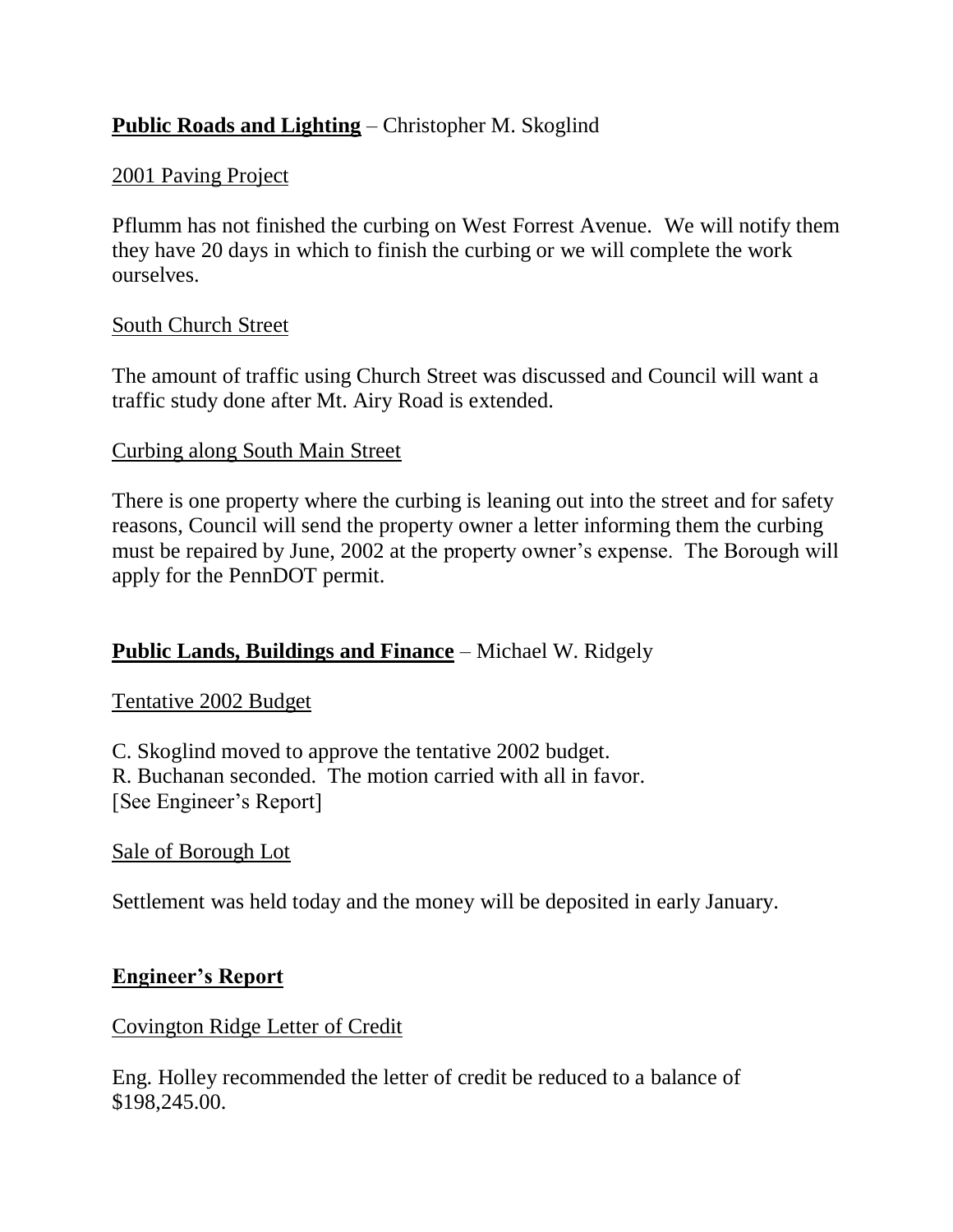M. Ridgely moved to authorize the Secretary to send a letter to the bank. C. Skoglind seconded. The motion carried with all in favor.

#### Covington Ridge Pump Station

Abel Construction will be starting the installation of the new pump station in a few weeks.

#### Radio Tower on Water Tank

The Township installed the antenna on the water tank by Smith Bros. Garage today.

#### Water/Sewer EDUs

Eng. Holley said to use 1995 consumptions as the base usage year to determine how many extra EDUs high users should pay.

#### New Freedom Sewer Treatment Plant Budget

The expenses for next year and the shortage for this year amount to our share being \$390,000 for next year. The amount of \$260,000 was budgeted. Eng. Holley will review the budget with New Freedom Borough and then contact M. Ridgely. There may be a sewer rate increase for next year.

#### **Solicitor's Report**

#### Sale of Borough Lot

Sol. Rehmeyer said at settlement today there was a dispute over the Borough being tax exempt and the buyer paying the seller's realty transfer fee in the amount of \$380.00.

#### Cable Franchise Renewal

Sol. Rehmeyer sent a letter to Adelphia informing them of the concerns raised last month.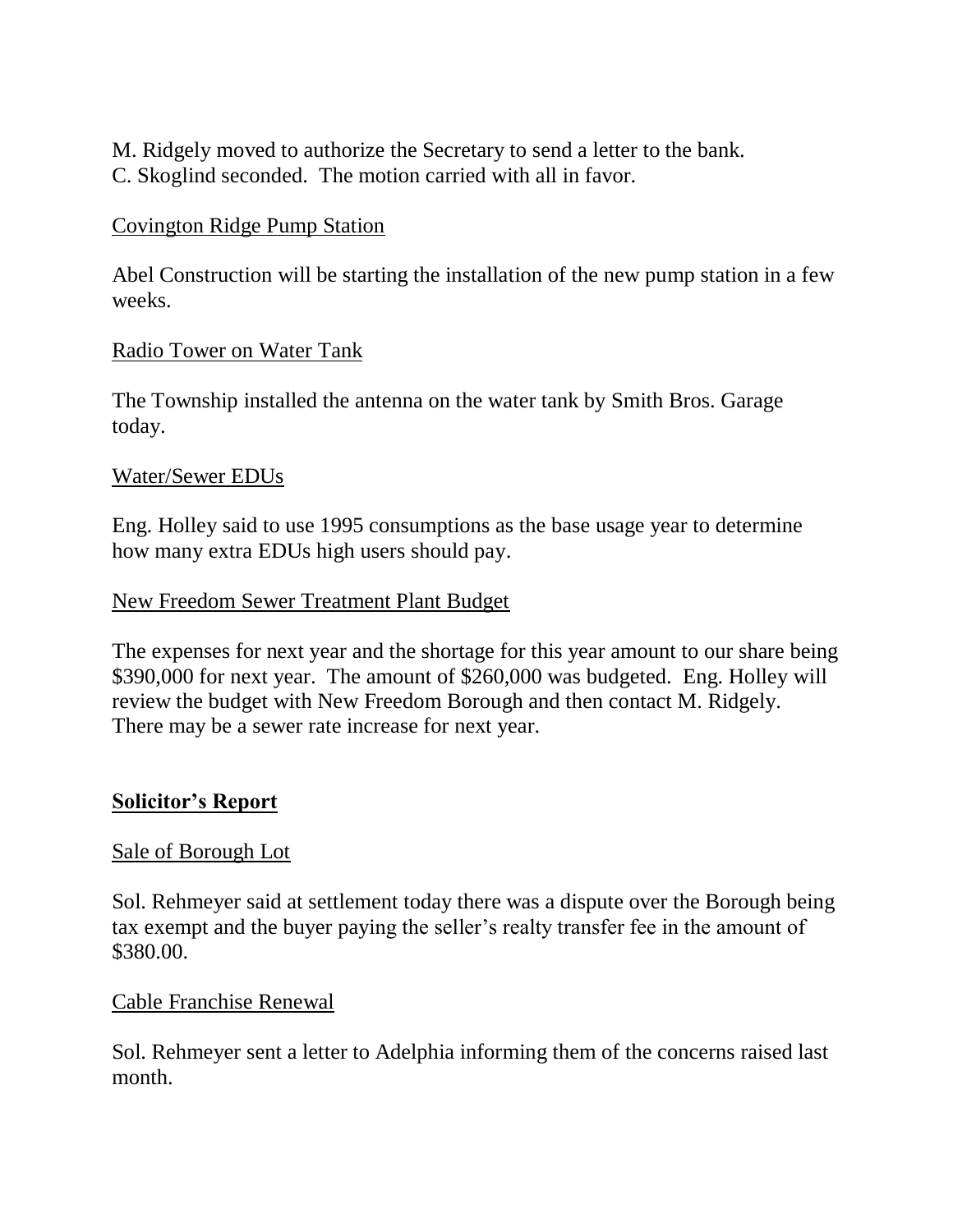### Tax Collector Fees

Sol. Rehmeyer will prepare and advertise an ordinance for adoption at the next meeting.

### Year-end Ordinances

Sol. Rehmeyer prepared the year-end ordinances and resolution for the December 27 meeting.

## **Public Safety, Welfare and Personnel** – Salvatore A. DiPaula, Jr.

### Fifth Public Works Employee

An ad will be placed to hire a fifth public works employee.

### December 24 Holiday

The employees asked to have the whole day off on Christmas Eve.

S. DiPaula resolved to give the employees December 24 as a holiday this year. M. Ridgely seconded. The motion carried with all in favor.

### **Secretary's Report** – Cindy L. Bosley

### SWP Grant

We heard from DEP and the agreement will be forthcoming. We need to break down the in-kind money into a budget.

### FCC Radio License

The license has been renewed until February, 2012.

### Loss Control – Insurance

A loss control representative from Penn National Insurance was here this week and met with John Fornadel, Brian Sweitzer and Cindy Bosley. He suggested we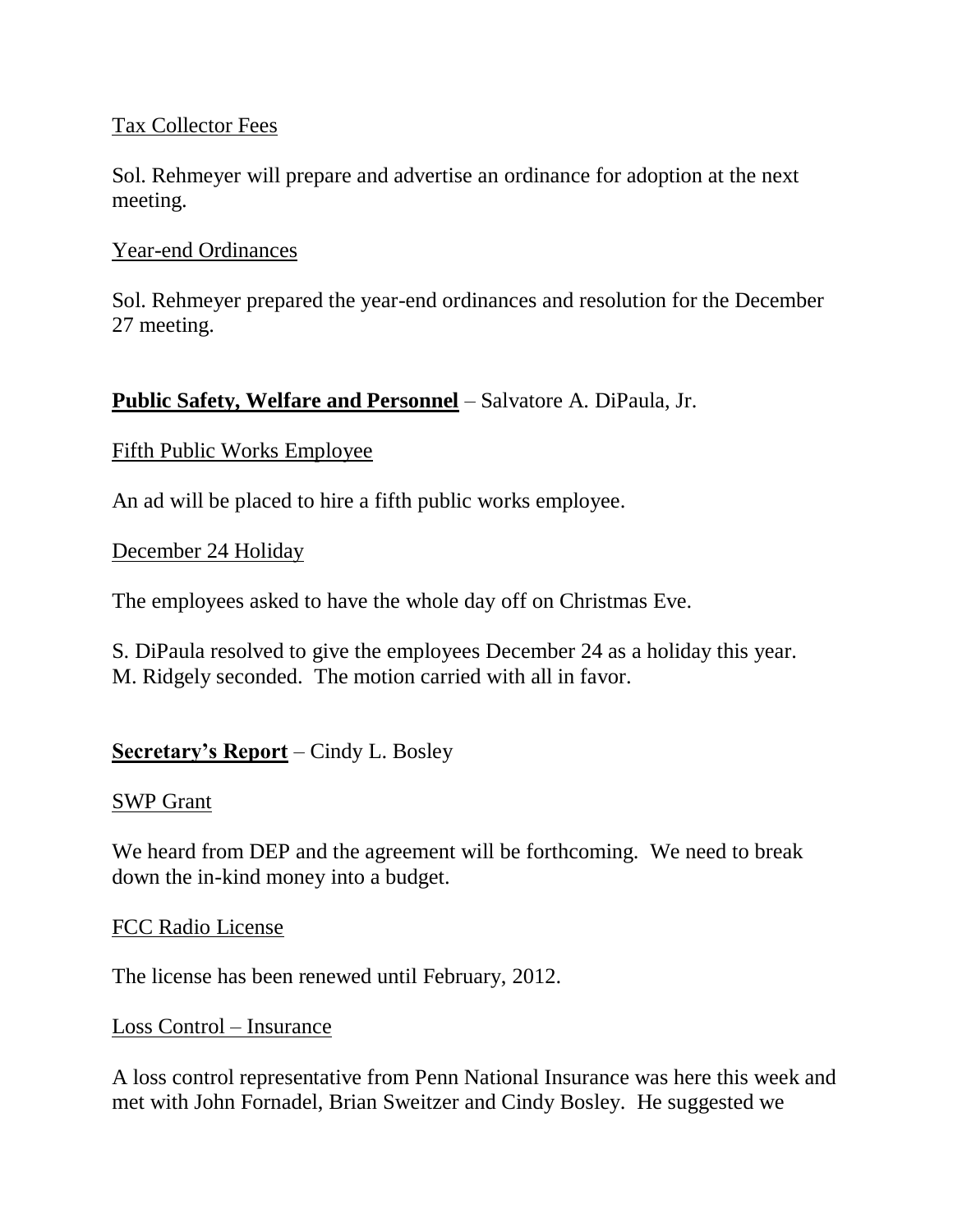perform routine inspections of the street signs, traffic signals and playground equipment.

### Utility Billing

The software was installed on Tuesday and we will begin to enter data early next year.

### **York Area Earned Income Tax Bureau**

### **Recreation/Regional Recreation**

### Ball field

Discussion was held about making our field a 90 feet ball field with a grass infield and permanent bases for baseball. The regional recreation director felt there would be enough fields available to schedule the softball users elsewhere. We will ask for a letter of confirmation and Brian will get a price.

### **Planning Commission/Regional Planning Commission**

### **Southern Regional Police** – Richard R. Buchanan

Buck highlighted the police report for November. Glen Rock Borough has become a member. Interviews are being held to hire another officer.

### **UNFINISHED BUSINESS**

### **OTHER BUSINESS**

C. Skoglind recommended the Borough send a letter to the post office thanking them for their continued good service in light of the recent anthrax scares.

### **NEW BUSINESS**

## **COMMUNICATIONS**